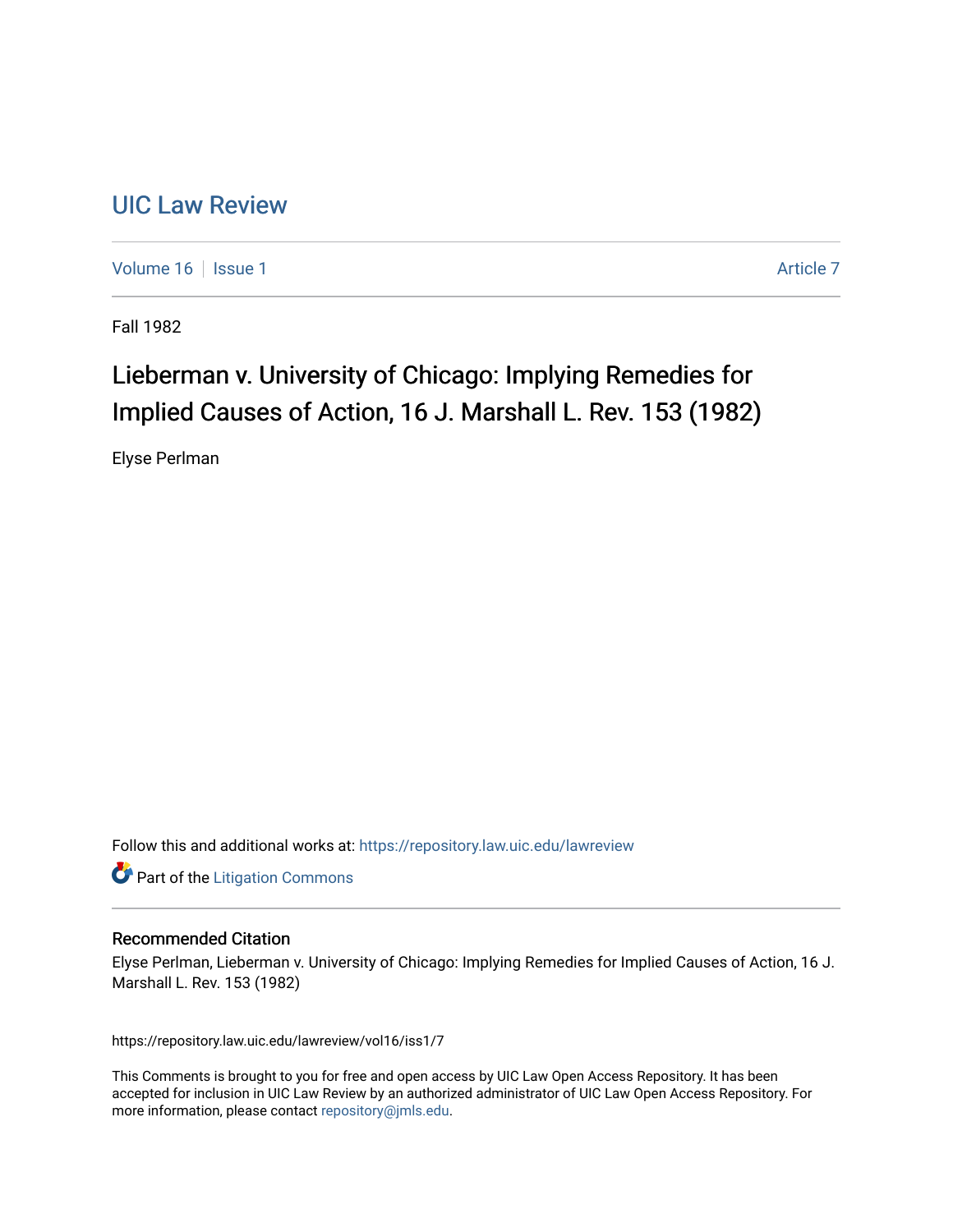### **CASENOTE**

## *LIEBERMAN v. UNIVERSITY OF CHICAGO:\** IMPLYING REMEDIES FOR IMPLIED **CAUSES** OF ACTION

In **1979,** the United States Supreme Court decided *Cannon v. University of Chicago.'* In *Cannon,* the Court held that an implied cause of action<sup>2</sup> existed under Title IX of the Education Amendments of 1972.<sup>3</sup> To reach this holding, the Court compared the legislative history and content of Title IX with that of

\* 660 F.2d 1185 (7th Cir. 1981), *cert. denied,* **-** U.S. **-,** 102 S. Ct. 1993 **(1982).**

**1.** 441 **U.S. 677 (1979).** In *Cannon,* the plaintiff alleged that she had been denied admission to the University of Chicago Medical School be-<br>cause of her sex. Her claim was based on the fact that the school had a cause of her sex. Her claim was based on the fact that the school had a policy of not accepting applicants who were over thirty years old. The plaintiff maintained that this policy was sexually discriminatory because women as a group have a higher incidence of interrupted education. *Id.* at 680-81.

2. An implied cause of action is an "extension of a civil remedy to one injured by another's breach of a statute or regulation not providing for such relief." Note, *Implying Civil Remedies from Federal Regulatory Statutes,* <sup>77</sup> **HARv.** L. REV. **285** (1963).

Implied causes of action for federal regulatory statutes are a relatively new development in the law. In 1964, the Supreme Court held that a private party could sue for damages and injunctive relief under the proxy disclosure provisions of the Securities and Exchange Act of 1934, notwithstanding the statute's express provisions for administrative review. J.I. Case Co. v. Borak, 377 U.S. 426 (1964). Since *Borak,* the Court has recognized a private right of action for a variety of statutes. *See, e.g.,* Superintendent of Ins. v. Bankers Life & Cas. Co., 404 U.S. 6 (1971) (§ 10(b) of the Securities and Exchange Act of 1934); Allen v. State Bd. of Elect., 393 U.S. 544 (1969) (Voting Rights Act); Jones v. Alfred H. Mayer Co., 392 U.S. 409 (1968) (Fair Housing Act); Wyandotte Transp. Co. v. United States, 389 U.S. 191 (1967) (Rivers and Harbours Act of 1899).

For a discussion of implied causes of action under Title IX and Cannon v. University of Chicago, see generally Shelton & Berndt, *Sex Discrimination in Vocational Education: Title IX and Other Remedies,* <sup>62</sup>**CAL.** L. REV. 1121 (1974); Comment, *Private Rights of Action Under Title IX*, 13 HARV. CIrv. RTS.-CIV. LIB. L. REV. 425 (1978); Comment, *Private Rights of Action under Title IX of the Education Amendments of 1972:* Cannon v. University of Chicago, 3 HARV. WOMEN'S L. J. 141 (1980); Note, *Implied Rights of Action to Enforce Civil Rights: The Case for a Sympathetic View,* **87 YALE L.J.** <sup>1378</sup> **(1978).**

**3.** 20 **U.S.C.** §§ **1681-1686 (1976)** ("No person in the United States shall, on the basis of sex, be excluded from participation in, be denied the benefits of, or be subjected to discrimination under any education program or activity receiving Federal financial assistance.").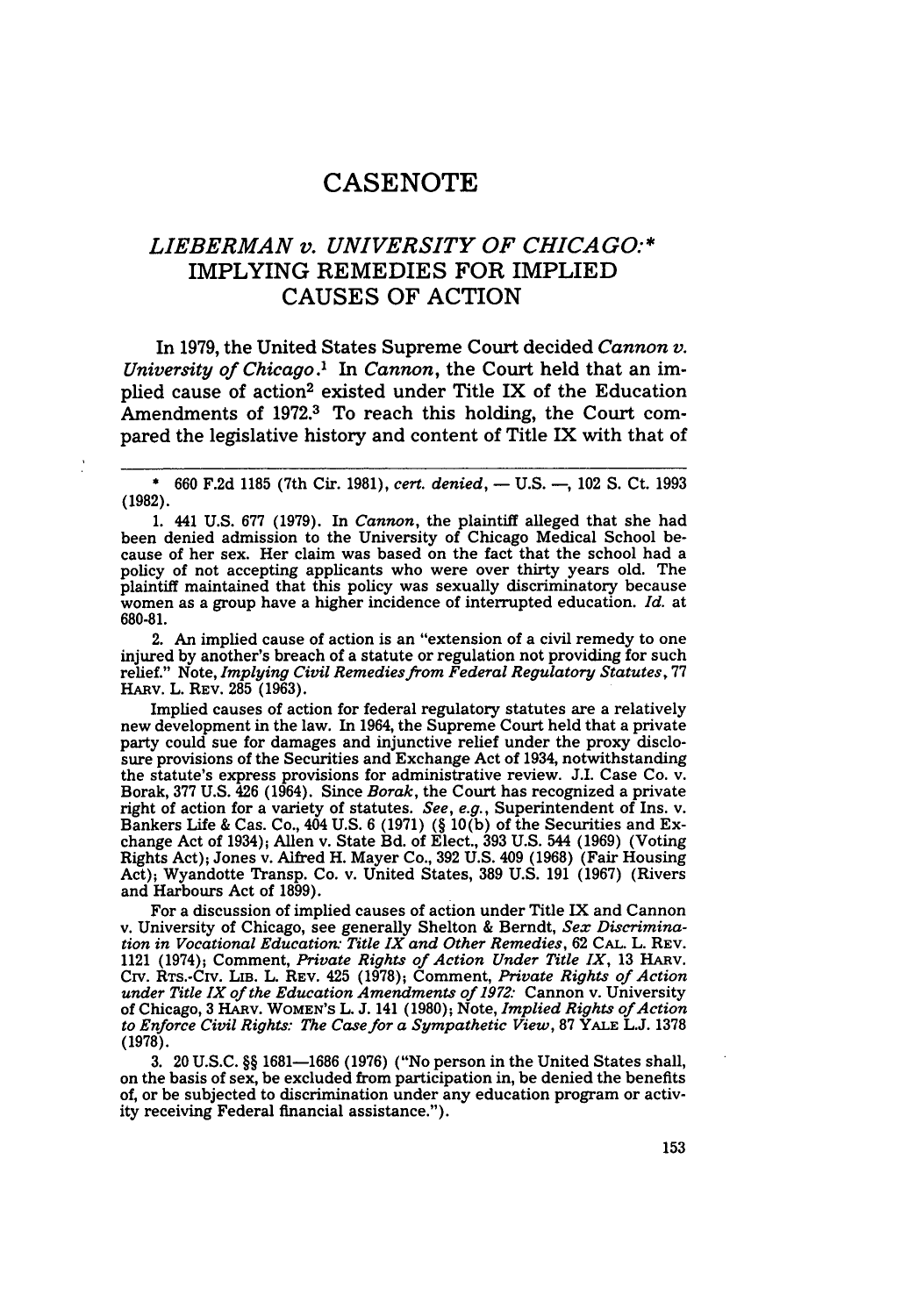its model, Title VI,4 and applied the four-prong intent test of *Cort v. Ash.5* Although it found that an implied cause of action was within the contemplation of Congress when it enacted Title IX, the *Cannon* Court did not reach the question of whether damages were an available remedy.6 The Court of Appeals for the

Much of the majority's reasoning in *Cannon* was based on the assumption that a private cause of action existed under Title VI and was intended to exist under Title IX when it was enacted by Congress. 441 U.S. at 685-706. *See also* Lau v. Nichols, 414 U.S. 563 (1974) (suit for injunctive relief by parents of Chinese-speaking children); Bossier Parish School Bd. v. Lemon, 370 F.2d 847 (5th Cir. 1967) (suit for injunctive relief by parents of black children refused admission to a school receiving federal assistance); Flanagan v. Georgetown College, 417 F. Supp. 377 (D.D.C. 1976) (suit for injunctive relief and damages brought by a student who was refused financial assistance). *But see* Regents of the Univ. of Cal. v. Bakke, 438 U.S. 265, 379 (1978) (White, J., separate opinion) (four justices were of the view that a private cause of action existed, and four would assume it for the purposes of the case).

5. 422 U.S. 66 (1975). The Supreme Court articulated four factors which are to be considered when determining whether an implied cause of action exists under a federal regulatory statute: 1) whether the statute was enacted for the benefit of a special class of which the plaintiff is a member; 2) whether the legislative history envisioned an intent to imply or create a private remedy;  $\overline{3}$ ) whether the implication of a private cause of action would frustrate the underlying purpose of the statute; and 4) whether the implication of a private remedy is inappropriate because the subject matter involves an area of state concern. *Id.* at 78. For examples of the Cort v. Ash intent test as it is applied to other federal statutes, see Universities Research Ass'n v. Coutu, 450 U.S. 754 (1981) (Davis-Bacon Act of 1931); Transamerica Mortgage Advisors, Inc. v. Lewis, 444 U.S. 11 (1979) (Investment Advisors Act); Touche Ross & Co. v. Redington, 442 U.S. 560 (1979) (Securities and Exchange Act, § 17(a)); Carey v. Piphus, 435 U.S. 247 (1978) (42 U.S.C. § 1983); NAACP v. Medical Ctr., Inc., 599 F.2d 1247 (3d Cir. 1979) (Rehabilitation Act of 1973).

6. Justice Rehnquist, in his concurring opinion in *Cannon,* said, "Although concluding that Title IX and Title VI confer private causes of action, the Court refrains from addressing the permissible remedies available under such a cause of action." 441 U.S. at 724 n. 12 (Rehnquist, J., concurring). "A second remedial question left open by *Cannon* is whether monetary relief will be available in a private action under Title IX." Comment, *Private Rights of Action under Title IX of the Education Amendments of 1972:* Cannon v. University of Chicago, **3** HARV. WOMEN'S L. J. 141, 167 **(1980).**

*Cannon* is itself somewhat of an anomaly. Generally, when the Supreme Court has been asked to imply a cause of action, it has done so in the context of a particular remedy. *See, e.g.,* Transamerica Mortgage Advisors, Inc. v. Lewis, 444 U.S. 11 (1979) (private cause of action for damages); Touche Ross & Co. v. Redington, 442 U.S. **560** (1979) (private cause of action for damages); Allen v. State Bd. of Elect., **393** U.S. 544 (1969) (private cause of action for injunctive relief). In *Cannon,* however, the Court did not refer to any particular remedies, but merely held that an implied cause of action existed. 441 U.S. at **717** (1979).

<sup>4.</sup> Cannon v. University of Chicago, 441 U.S. 677, 694-95 (1979). Title VI, 42 U.S.C. §§ 2000d(l)-2000d(6) (1976), states, "No person in the United States shall, on the ground of race, color, or national origin, be excluded from participation in, be denied the benefits of, or be subjected to discrimination under any activity receiving Federal financial assistance."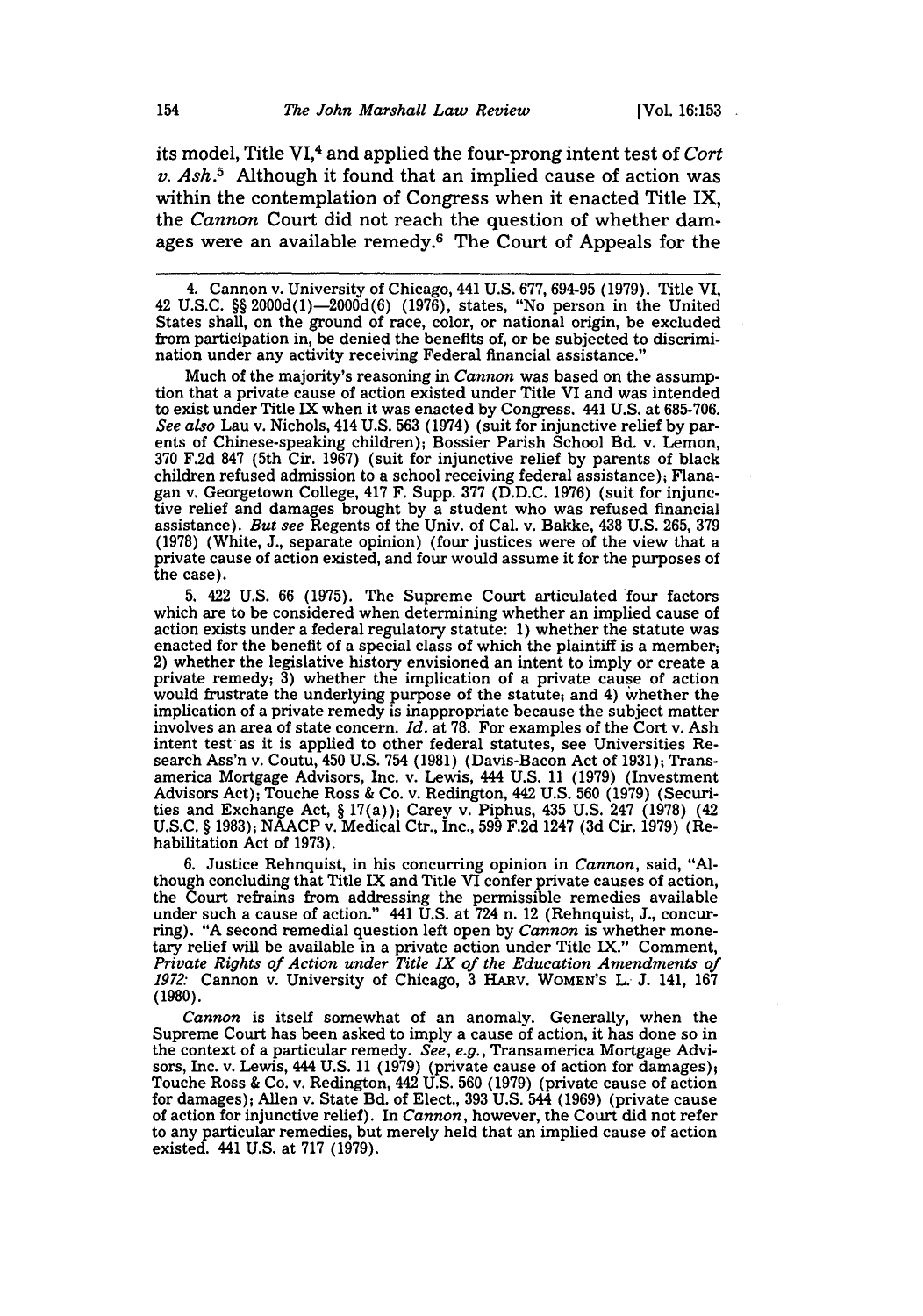Seventh Circuit was confronted with the question in *Lieberman v. University of Chicago.7* With little available guidance from other courts, 8 the Seventh Circuit ignored the *Cort v. Ash* intent test and instead applied the contract analysis $9$  found in a recent Supreme Court decision, *Pennhurst State School and Hospital v. Haldernan.10* As a result, the Seventh Circuit held as a matter of law that no damages were available under Title IX.11

In 1977, Judy Lieberman applied for admission to the University of Chicago Pritzker School of Medicine, which receives federal assistance under Title IX. The university placed her name on a waiting list, but she was never offered admission.<sup>12</sup> She then brought suit against the university,<sup>13</sup> claiming that because she was a woman, she had been discriminated against in violation of Title IX of the Education Amendments of 1972 and 42 U.S.C. § 1983.14 She requested declaratory relief and compen-

For cases in which damages were requested under Title IX, see Alexander v. Yale Univ., 459 F. Supp. 1 **(D.** Conn. 1977) (damage issue not reached by the court because the plaintiff did not prove discrimination); Piascik v. Cleveland Museum of Art, 426 F. Supp. 779 (N.D. Ohio 1976) (damages available by implication).

- *9. See infra* text accompanying notes 20-23.
- 10. 451 U.S. 1 (1981).
- 11. Lieberman v. University of Chicago, 660 F.2d 1185 (7th Cir. 1981).

12. Ms. Lieberman graduated *summa cum laude* from Radcliffe College in 1969 and received a Ph.D in physics from Rockefeller University in 1974. From 1974-76 she was a member of the Institute of Advanced Study in Princeton, New Jersey, and in 1976 she began work as a theoretical physicist at Fermi Laboratory in Batavia, Illinois. She scored in the 99th percentile on the Medical College Admissions Test. Brief for Plaintiff-Appellant at 2, Lieberman v. University of Chicago, 660 F.2d 1185 (7th Cir. 1981). Lieberman applied to and was offered admission to Harvard, Albert Einstein, Northwestern, Rush-Presbyterian-St. Luke, and the University of Illinois. She was rejected at New York University, Cornell, and the University of Pennyslvania. 660 F.2d at 1186.

13. Also named in her suit were the Pritzker School of Medicine, the Dean of Students of the Division of Biological Sciences, and the Medical School Admissions Committee. *Id.*

14. The claim under 42 U.S.C. § 1983 was dismissed on plaintiff's motion. *Id.*

Lieberman's charge of discrimination stemmed from the fact that she had been interviewed six times by the university and asked questions about her "relationship to her husband, her plans to have children, and other matters of an extremely personal nature." Brief for Plaintiff-Appellant at 3, Lieberman v. University of Chicago, 660 F.2d 1185 (7th Cir. 1981).

<sup>7. 660</sup> F.2d 1185 (7th Cir. 1981).

*<sup>8.</sup> See, e.g.,* Guardians Ass'n, Inc. v. Civil Serv. Comm'n, 633 F.2d 232 **(2d** Cir. 1980) (court divided on the issue of the availability of damages); Chambers v. Omaha Pub. School Dist., 536 F.2d 222 (8th Cir. 1976) (damages available by implication); Concerned Tenants Ass'n v. Indian Trails Apt., 496 F. Supp. 522 (N.D. Ill. 1980) (no damages available); Rendon v. Department of Employ. Sec. Job Serv., 454 F. Supp. 534 (D. Utah 1978) (no damages available); Flanagan v. Georgetown College, 417 F. Supp. 377 (D.D.C. 1976) (damages available by implication).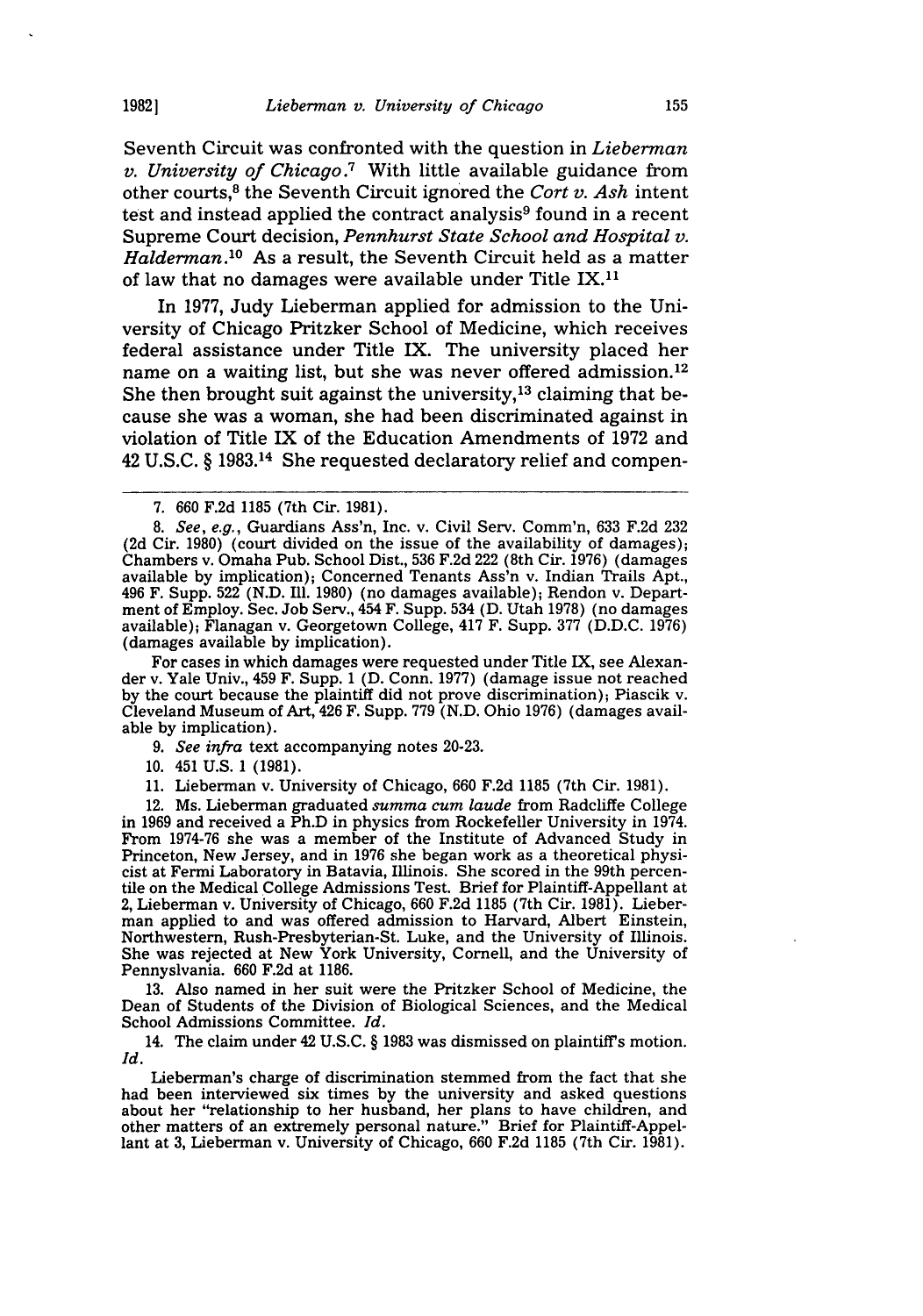satory damages. The United States District Court for the Northern District. of Illinois granted the university's motion for summary judgment, finding first that Lieberman's request for declaratory judgment was moot<sup>15</sup> and that damages was not an available remedy, as a matter of law, under a Title IX implied cause of action. 16 On appeal, the Court of Appeals for the Seventh Circuit affirmed both holdings.<sup>17</sup>

The Seventh Circuit, characterizing the issue of damages under Title IX as one of first impression, 18 relied on *Pennhurst State School and Hospital v. Halderman'9* for its analysis. In *Pennhurst,* the United States Supreme Court found that "[Iegislation enacted pursuant to the Spending Power is much in the nature of a contract . . . .<sup>"20</sup> States voluntarily accept the conditions of a statute when they accept funds.<sup>21</sup> The imposition of additional obligations would alter the basic conditions of the contract.22 Therefore, any conditions on funding must be set forth unambiguously.<sup>23</sup>

Applying that reasoning to the issue of damages under Title IX, the Seventh Circuit found that Title IX was also enacted pursuant to Congress' spending power.24 To imply a damage remedy would place an added financial burden on participating schools, a burden not contemplated when they first accepted funds.<sup>25</sup> The Seventh Circuit found that injunctive relief would not alter the contract, but would only enlarge the class of plaintiffs who could enforce the contract.<sup>26</sup> Private plaintiffs

<sup>15.</sup> In Lieberman v. University of Chicago, No. 79 C 3533 (N.D. Ill. Sept. 21, 1980), the district court found that at the time the suit came before the court, Ms. Lieberman was in her third year of medical school at Harvard. Because she was not likely to change schools, the court found her request for declaratory or injunctive relief moot. *Id.* at 6.

Although the plaintiffs attorney contended on appeal that the failure to imply a damage remedy or award injunctive relief did not preclude declaratory relief, the Seventh Circuit affirmed without discussion. Lieberman v. University of Chicago, 660 F.2d 1185, 1188 (7th Cir. 1981).

<sup>16.</sup> Lieberman v. University of Chicago, No. 79 C 3533 (N.D. Ill. Sept. 21, **1980).**

**<sup>17.</sup>** Lieberman v. University of Chicago, **660 F.2d 1185** (7th Cir. **1981).**

**<sup>18.</sup>** See *supra* note **8.**

<sup>19. 451</sup> U.S. 1 (1981).

<sup>20.</sup> Id. at 17.

<sup>21.</sup> *Id.*

<sup>22.</sup> Id.

<sup>23.</sup> Id. at 18.

<sup>24.</sup> Lieberman v. University of Chicago, 660 F.2d 1185, 1187 (7th Cir. **1981).**

<sup>25.</sup> Id. at 1188.

<sup>26.</sup> Id.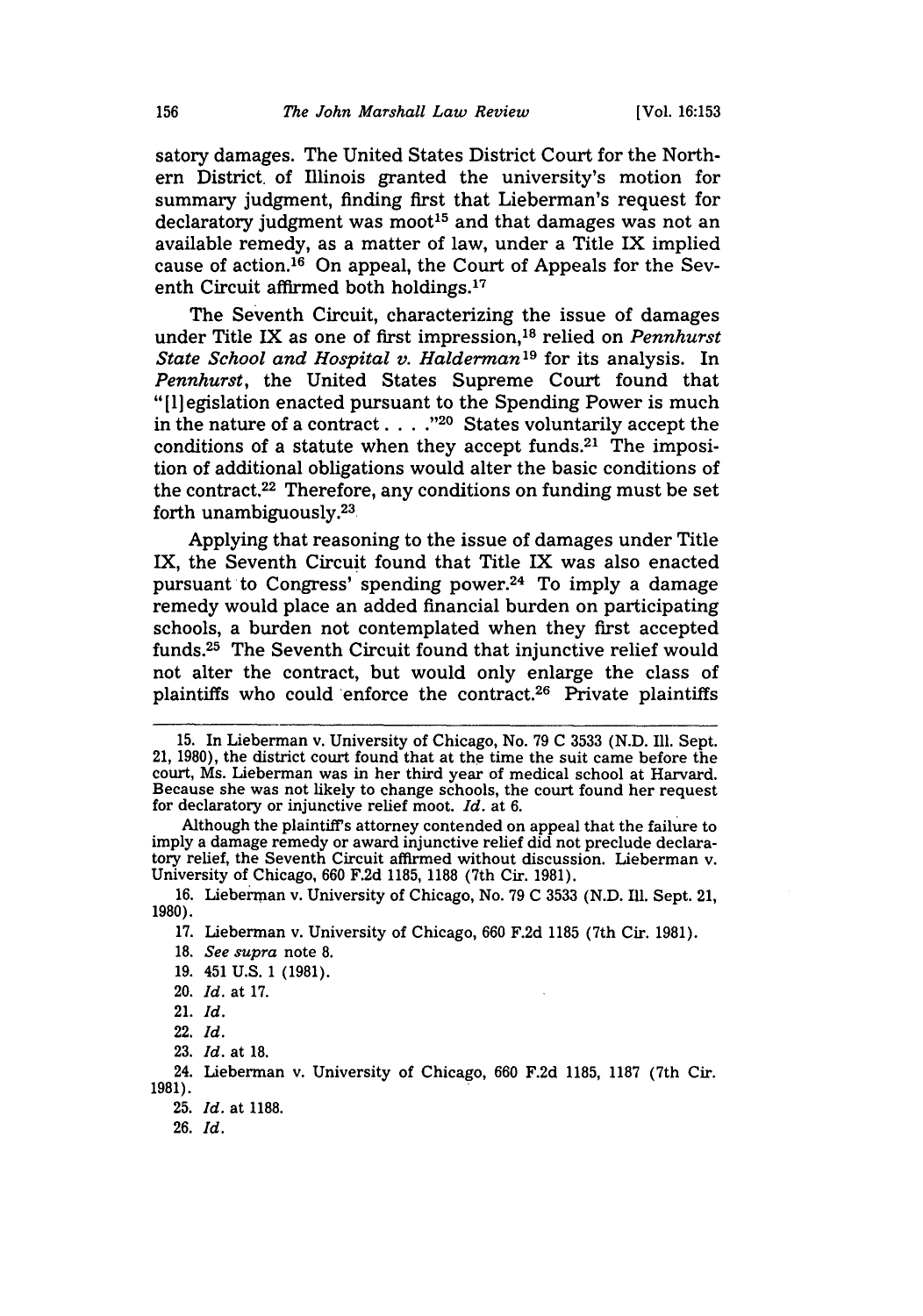would have a remedy, but it would be a remedy limited to injunctions.<sup>27</sup>

The Seventh Circuit's reasoning in *Lieberman,* however, is not persuasive. The contract analysis of *Pennhurst,* on which the court relied, is not applicable to a Title IX case because of the inherent differences between the statutes involved and the issues presented. Furthermore, the *Lieberman* court's reasoning is inconsistent with the United States Supreme Court's reasoning in *Cannon*. Finally, the Seventh Circuit's decision overlooks the need to inquire whether a damage remedy would further the legislative intent in enacting Title IX.

The issues in *Pennhurst* and *Lieberman* are not comparable for several reasons. First, in *Pennhurst,* the Supreme Court was asked to decide whether the "bill of rights" provision of the Developmentally Disabled Assistance Act<sup>28</sup> created any enforceable rights and obligations.29 In *Lieberman,* however, the inquiry was not whether a private right of action existed, but rather the extent of that right.<sup>30</sup> The Seventh Circuit next attempted to apply the same contract analysis used in *Pennhurst* to the facts of *Lieberman.* Several arguments exist to refute such an imposition.

First, each case arises under alleged violations of distinct statutes, and those statutes have separate constitutional origins. The statute interpreted in *Pennhurst* arose under Congress' spending power; $3\overline{1}$  the Developmentally Disabled Assistance Act's purpose was to induce states to aid the severely mentally retarded. $32$  The states, to qualify for federal funding, had to accept the conditions set forth in the Act.<sup>33</sup> These factors easily support a contract analysis. If a contract between the state and the federal government is found, damages could be precluded as

31. Pennhurst State School & Hosp. v. Halderman, 451 U.S. 1, 18 (1981) ("There is virtually no support for the lower court's conclusion that Congress created rights and obligations pursuant to its power to enforce the Fourteenth Amendment. The Act nowhere states that that is its purpose.").

32. 42 U.S.C. § 6000(b)(1)(Supp. IV 1980).

33. 42 U.S.C. § 6012(a)(1)(1976) provides that each state, "as a condition" of receiving funds, must promise to "have in effect a system to protect and advocate the rights of persons with developmental disabilities."

<sup>27.</sup> *Id.*

**<sup>28.</sup>** 42 **U.S.C.** § 6010 **(1976).**

<sup>29.</sup> Pennhurst State School **&** Hosp. v. Halderman, 451 U.S. 1 (1981).

<sup>30.</sup> Judge Swygert, in his dissenting opinion, contended that there are three distinct inquiries when federal statutes are involved: first, whether Congress imposed any substantive conditions on the recipients of funds; second, whether the statute created an implied cause of action; and third, whether a particular remedy is within the scope of the implied cause of action. 660 F.2d at 1191-92 (Swygert, J., dissenting). *Accord* Transamerica Mortgage Advisors, Inc. v. Lewis, 444 U.S. 11, 25 (1979) (Powell, J., concurring) (the questions of the existence of the right to sue and the remedy available are separate).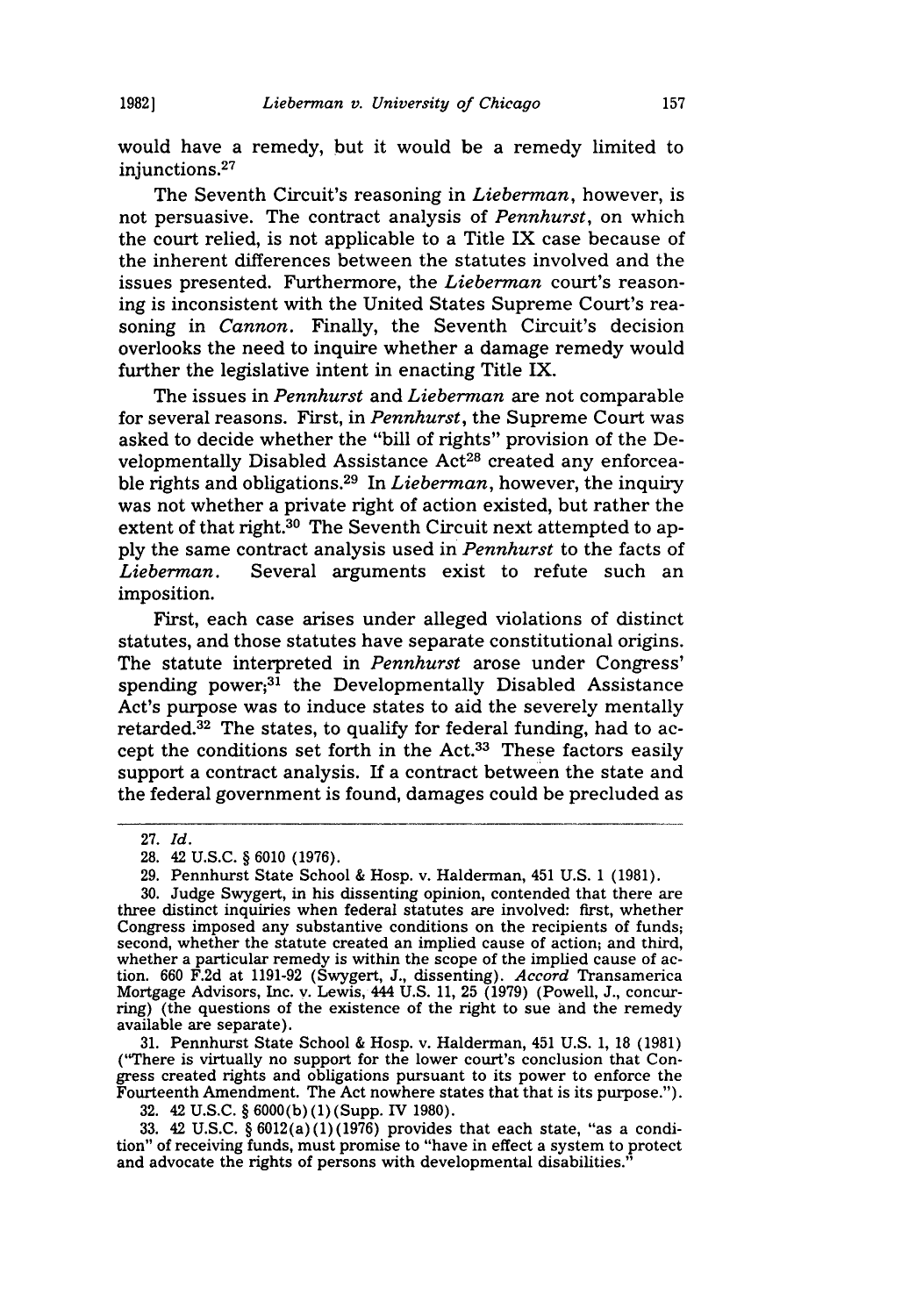a remedy. *Lieberman,* however, arose under an alleged violation of Title IX, which has been construed as an enforcement of the equal protection clause. $34$  Title IX's purpose, instead of creating a federal funding program, is to prevent discrimination in such programs. $35$  Title IX imposes a "distinct statutory prohibition. '36 Statutes which enforce constitutional standards are not subject to a state's voluntary acceptance, $37$  unlike statutes which primarily provide funding. Because *Lieberman* raises different issues than *Pennhurst,* and arises under a separate statute which has a different constitutional origin, purpose, and structure, the contract analysis cannot be applied to *Lieberman.* If the contract analysis cannot be applied, neither should the prohibition against damages imposed by contract actions be applicable to violations of Title IX. <sup>38</sup>

Not only does the *Lieberman* court rely on inapplicable case precedent, but it also adopts a questionable interpretation of *Cannon.39* The *Lieberman* court found that the Supreme Court "authorized"<sup>40</sup> the remedy of injunctive relief in *Cannon*. In de-

In Regents of the Univ. of Cal. v. Bakke, 438 U.S. 265 (1974) (Stevens, J., concurring in part and dissenting in part), Justice Stevens stated:

The statutory prohibition against discrimination in federally funded projects contained in section 601 [Title VI] is more than a simple paraphrasing of what the Fifth or Fourteenth Amendment would require. The Act's proponents plainly considered Title VI consistent with their view of the Constitution and they sought to provide an effective weapon to implement that view.

*Id.* at 416. *Accord* Bossier Parish School Bd. v. Lemon, 370 F.2d 847, **851** (1967) (individuals suing under Title VI are seeking to enforce a constitutional right); Gilliam v. City of Omaha, 388 F. Supp. 842, 847 **(D.** Neb. 1975) (Title VI is a "codification" of the fourteenth amendment).

35. *See supra* note 3.

In Cannon v. University of Chicago, 441 U.S. 677 (1979), the Supreme Court found that Title IX was enacted because "[f] irst, Congress wanted to avoid the use of federal resources to support discriminatory practices; second, it wanted to provide individual citizens effective protection against those practices." *Id.* at 704.

36. Regents of the Univ. of Cal. v. Bakke, 438 U.S. 265, 418 (1978) (Stevens, **J.,** concurring in part and dissenting in part).

**37.** Pennhurst State School **&** Hosp. v. Halderman, 451 U.S. 1, 14 (1981).

**38.** In Lau v. Nichols, 414 U.S. **563** (1973), the Supreme Court found that school districts contractually agree to comply with Title VI, but also found that the federal government may fix the terms on which it disburses money. Therefore, lack of compliance with Title VI could be the basis for a private suit, despite the contractual agreement. *Id.* at 568-69.

In Pennhurst State School & Hosp. v. Halderman, 451 U.S. 1 (1981), however, the Supreme Court rejected the contractual argument that states must voluntarily accept the terms of a statute that prohibits behavior and cited Katzenbach v. Morgan, 384 U.S. 641 (1966).

**39.** 441 U.S. **677 (1979).**

40. Lieberman v. University of Chicago, **660** F.2d 1185, **1188** (1981). Part of the Seventh Circuit's conclusion that the Supreme Court authorized in-

<sup>34.</sup> Cannon v. University of Chicago, 441 U.S. 677, 715-16 n.51 (1979).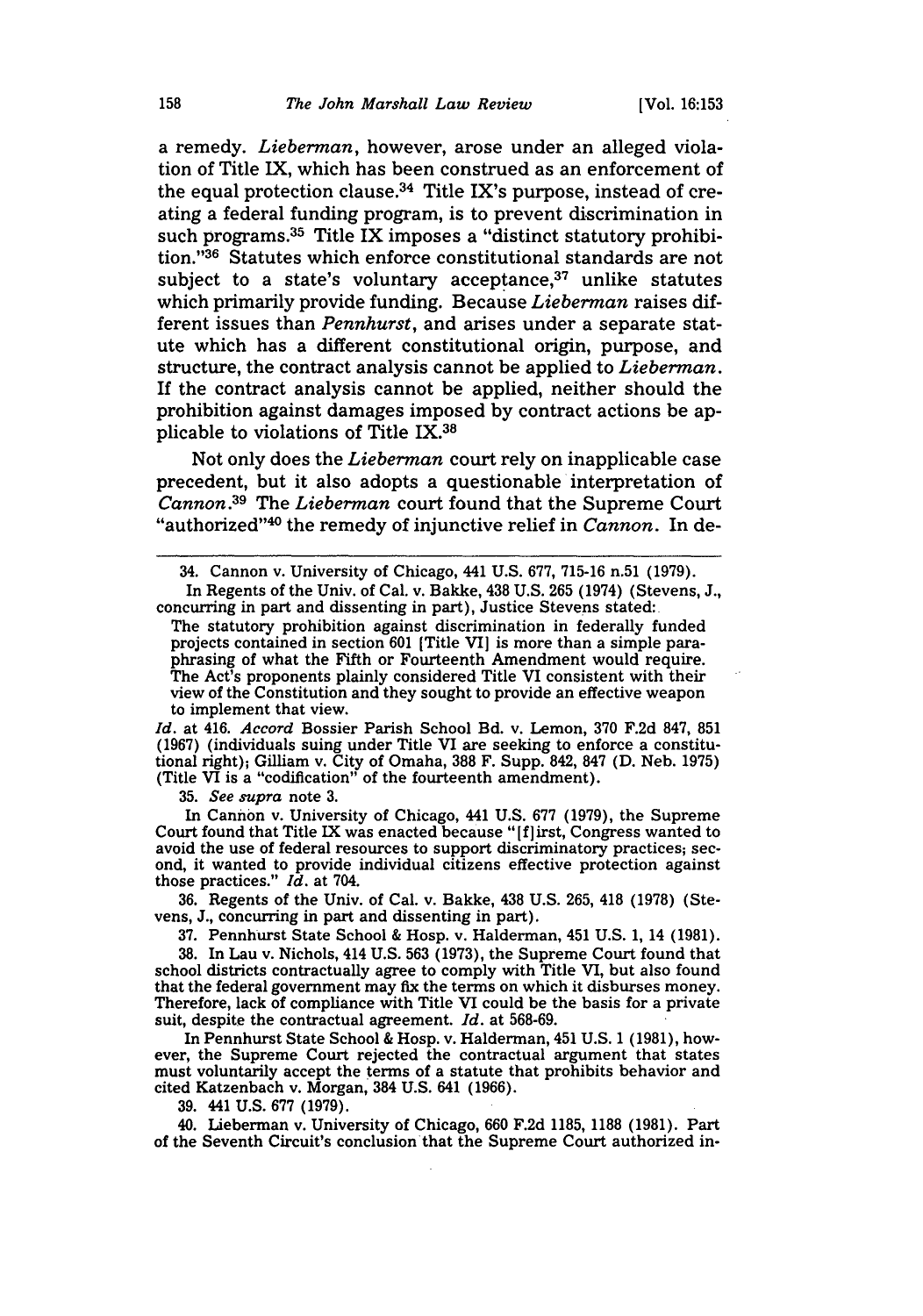termining whether the purpose of Title IX would be consistent with an implied cause of action, the *Cannon* Court said in dicta, "In that situation, the violation might be remedied more efficiently by an order requiring an institution to accept an applicant who had been improperly excluded."41 In addition, the *Cannon* Court cited cases in which damages were requested or awarded. <sup>42</sup>*Lieberman* apparently ignored the authority of the cases cited by the *Cannon* Court. Furthermore, the plaintiff in *Cannon* requested money damages as well as injunctive relief.<sup>43</sup> The *Cannon* Court concluded "that petitioner [could] maintain her lawsuit"<sup>44</sup> without distinguishing between the types of relief that might be available. Because the Supreme Court did not distinguish between the types of relief requested in the cited authority or by the plaintiff in the action before it, it may be argued that the Court authorized both types of relief.<sup>45</sup>

The *Lieberman* court also declined to impose a damage remedy because of the "potentially massive financial liability"46 on recipient institutions, a factor also considered by the Supreme Court in *Cannon.47* The *Cannon* Court found, however, that the potential financial burden that would be imposed by allowing damages would be less severe than terminating funds as provided in Title IX.48 Therefore, because potential financial liability was not a bar to implying a cause of action, neither should it be a bar to damages.

One commentator contends that there is a trend toward limiting implied liability as evidenced by Transamerica Mortgage Advisors, Inc. v. Lewis, 444 U.S. 11 (1979), in which the Supreme Court declined to imply a private cause of action for damages. Note, *The Supreme Court, 1979 Term,* <sup>94</sup> HARv. L. REV. 279, 283 (1980). Perhaps the Seventh Circuit is following this trend.

41. Cannon v. University of Chicago, 441 U.S. 677, 705 (1979).

42. Id. at 694-703. *See also* Mills v. Electric Auto-Lite Co., 396 U.S. 375 (1970) (damages available under an implied cause of action); Sullivan v. Little Hunting Park, 396 **U.S.** 229 (1969) (damages available to vindicate civil rights); Jones v. Alfred H. Mayer Co., 392 U.S. 409 (1968) (damages requested, but the Court explicitly declined to address the issue).

43. Cannon v. University of Chicago, 441 U.S. 677 (1979).

44. Id. at 717.

45. In Guardians Ass'n, Inc. v. Civil Serv. Comm'n, 633 F.2d 232 (1980) (Coffrin, **J.,** concurring), Judge Coffrin found that the *Cannon* Court's lack of a distinction between the types of relief requested was a significant factor in favor of the implication of a damage remedy for Title VI.

46. Lieberman v. University of Chicago, 660 F.2d 1185, 1188 (1981).

47. Cannon v. University of Chicago, 441 U.S. 677, 704 (1979).

48. *Id.* at 704-06. The Supreme Court also found that it was speculative that the cost of private litigation would unduly burden participating schools because there had been no demonstration that litigation under Title VI had been overly costly or voluminous. *Id.* at 709.

junctive relief may be based on the *Cannon* Court's "focus on suits requesting injunctive relief." Cannon v. University of Chicago, 441 U.S. 677, 724 n.12 (1979) (Rehnquist, J., concurring). *But see supra* note 6.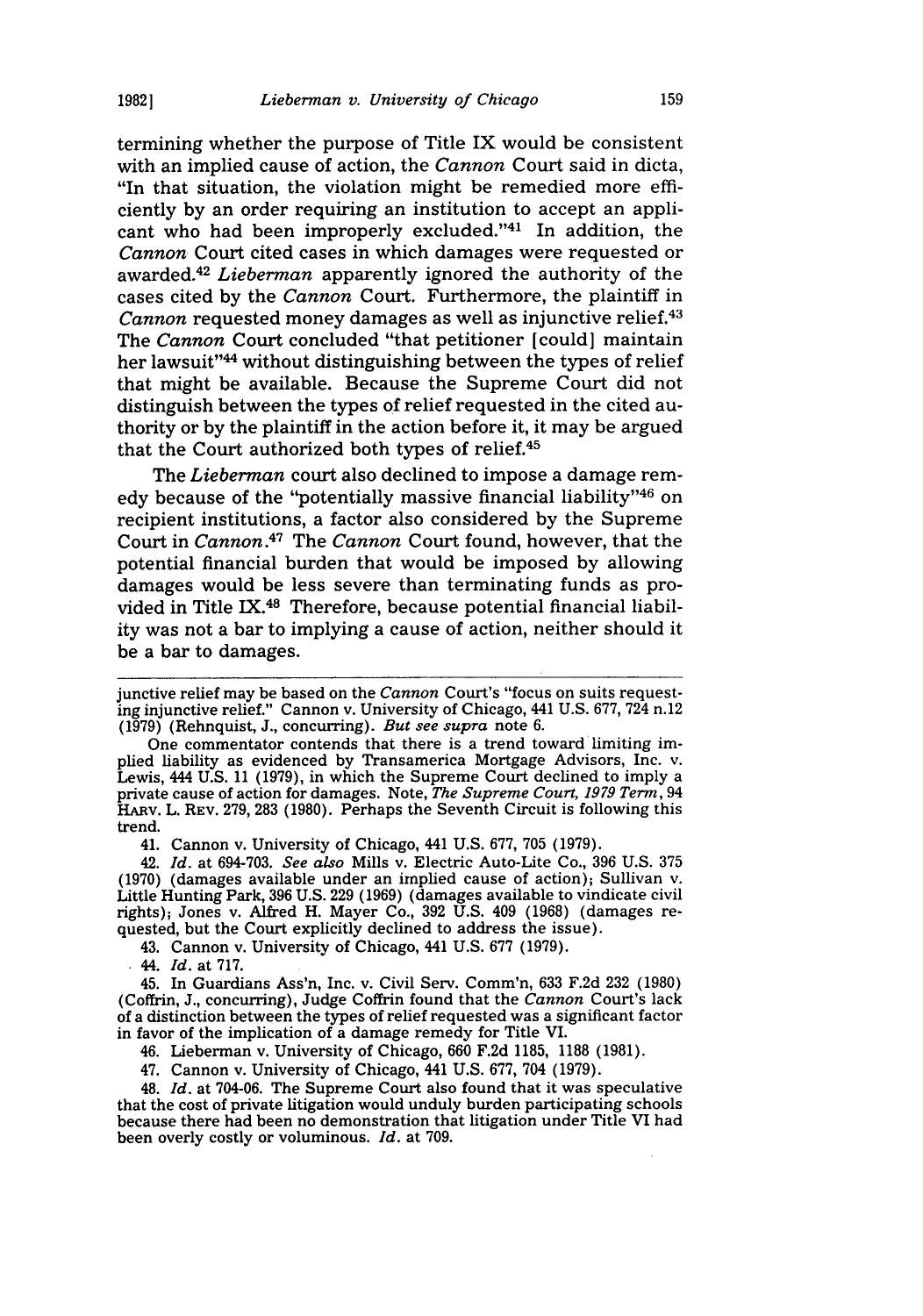Because the Seventh Circuit relied on inapplicable precedent and misconstrued *Cannon,* its decision does not resolve the issue of whether damages are available under a Title IX implied cause of action. Instead of reasoning that Title IX was a spending power provision and applying the contract analysis, the Seventh Circuit could have used one of three alternative approaches to resolving the issue of damages.

The first alternative is to imply a damage remedy by either the statutory tort<sup>49</sup> theory or the maxim *ubi jus, ibi remedium*.<sup>50</sup> These damage theories presume that when a person's federal right is violated and that person has standing to sue, the federal courts may apply any remedy necessary to compensate the wrong.<sup>51</sup> This reasoning has allowed damage remedies in various contexts, such as for redress of constitutional torts52 or for violations of a variety of federal statutes which are, like Title IX, prohibitory in nature.53 Judge Swygert in his dissent in *Lieberman* prefers that approach.<sup>54</sup> He contends that that approach would recognize the unique role federal courts have in enforcing federal statutes, deter discrimination, and encourage highlyqualified petitioners to seek enforcement of Title IX.55 Accord-

Shelton & Berndt, *Sex Discrimination in Vocational Education: Title IX and Other Remedies,* <sup>62</sup>**CAL.** L. REV. 1121, 1149 (1974). *But see* Cannon v. University of Chicago, 441 U.S. 677, 688 (1979) ("the fact that a federal statute has been violated and some person harmed does not automatically give rise to a private cause of action in favor of that person").

50. "Where there is a right, there is a remedy." One commentator describes this maxim as, "the creation of a statutory right necessarily entails provision for its vindication; therefore the legislature must intend that courts will imply a civil remedy when it creates a legal right." Comment, *Private Rights of Action Under Title IX,* 13 HARv. Civ. RTs.-Crv. LIB. L. REV. 425, 430-31 (1978).

51. Bell v. Hood, 327 U.S. 678, 684 (1946).

52. *See, e.g.,* Carlson v. Green, 446 U.S. 14 (1980) (damages available for a violation of the eighth amendment); Davis v. Passman, 442 U.S. 228 (1979) (damages available for a violation of the fifth amendment); Bivens v. Six Unknown Agents, 403 U.S. **388** (1971) (damages available for a violation of the fourth amendment).

53. *See, e.g.,* Owens v. City of Independence, 445 U.S. 622 (1980) (Civil Rights Act of 1964, 42 U.S.C. § 1983); Mills v. Electric Auto-Lite Co., 396 U.S. 375 (1970) (Securities and Exchange Act, § 14(a)); Sullivan v. Little Hunting Park, Inc., 396 U.S. 229 (1969) (Fair Housing Act); De Jesus Chavez v. LTV Aerospace Corp., 412 F. Supp. 4 (N.D. Tex. 1976) (Higher Education Act).

54. Lieberman v. University of Chicago, 660 F.2d 1185, 1189 (1981) (Swygert, **J.,** dissenting).

**55.** *Id.* at **1189.**

<sup>49.</sup> The doctrine of implication is founded upon what has been labeled the statutory tort theory-a court may create a new cause of action if a statute declares wrongful certain behavior, since disregard of the command of a statute is itself a wrongful act resulting in liability to the intended beneficiary of the statutory duty.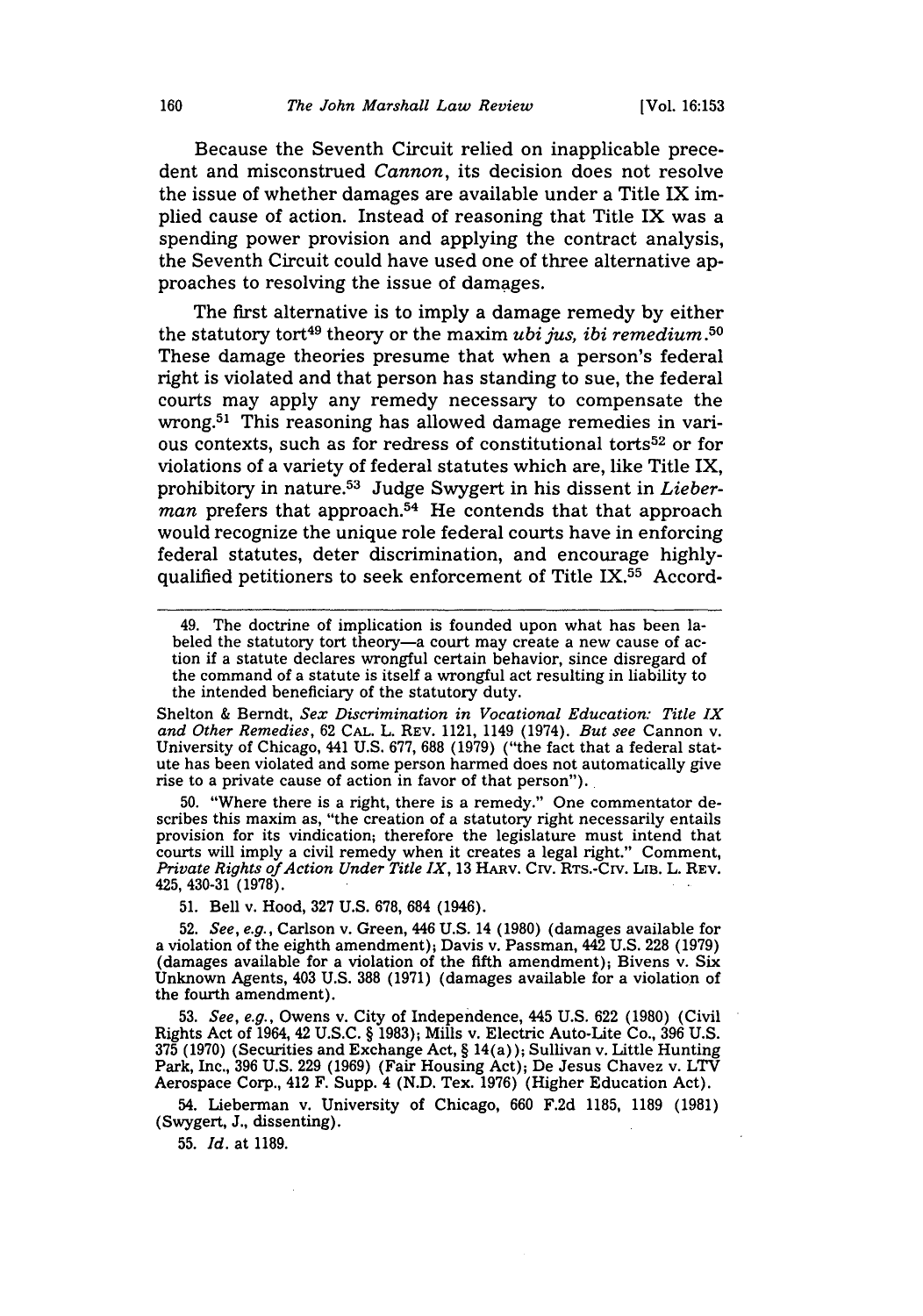ingly, a damage remedy should be available to the private plaintiff.

Applying the maxim *expressio unius est exclusio alterius5 <sup>6</sup>* is the second approach available to determine whether a damage remedy should be implied. This approach is best illustrated by *Transamerica Mortgage Advisors, Inc. v. Lewis,57* in which the Supreme Court decided whether section 206 of the Investment Advisors Act of 194058 provided an implied damage remedy. To determine if a damage remedy was available, the Court looked at the structure of the entire Act instead of just the section in question. Because a limited remedy was available to the private plaintiff under another section, the Court declined to imply the damage remedy under section 206. The Court reasoned that "it is an elemental canon of statutory construction that where a statute expressly provides a particular remedy or remedies a court must be chary of reading others into it."<sup>59</sup> Under this theory of statutory construction, a damage remedy would be available in Title IX actions. The only express remedy provided in Title IX is the provision for fund termination, $60$  a remedy which has been found inappropriate for the private plaintiff.<sup>61</sup> The language of the statute does not preclude the implication of a damage remedy to a private plaintiff.

The third possible approach to implied remedies focuses on legislative intent.62 Although this approach seems to be favored

57. 444 U.S. 11 (1979). For a discussion of Transamerica Mortgage Advisors, Inc. v. Lewis, see Note, *The Supreme Court, 1979 Term,* 94 HARv. L. REv. 279 (1980).

- 60. 20 U.S.C. § 1682 (1976).
- 61. Cannon v. University of Chicago, 441 U.S. 677, 704-05 (1979).

62. In Transamerica Mortgage Advisors, Inc. v. Lewis, 444 U.S. 11 (1979), the Supreme Court held that "[t]he question whether a statute creates a cause of action, either expressly or by implication, is basically a matter of statutory construction **...** what must ultimately be determined is whether Congress intended to create the private remedy asserted. . . **."** *Id.* at 15. *Accord* Touche Ross & Co. v. Redington, 442 U.S. 560, 568 (1979) (the task of the court is to determine if Congress intended the right); Selman v. Harvard Med. School, 494 F. Supp. 603, 617 (S.D.N.Y. 1980) (Congress' intent is of primary importance).

<sup>56. &</sup>quot;The expression of one thing is the exclusion of the other." This maxim has been defined as:

the express authorization of a particular remedy in one section of a statute indicates that an omission of that remedy from other sections was intended by the legislature; or, any remedy provided to enforce a provision excludes by implication other remedies; or more narrowly, the existence of a civil remedy precludes additional civil remedies.

Note, *Implying Civil Remedies from Federal Regulatory Statutes,* 77 HARv. L. REV. 285, 290 (1963).

<sup>58. 15</sup> U.S.C. § 80b-6 (1976).

<sup>59.</sup> Transamerica Mortgage Advisors, Inc. v. Lewis, 444 U.S. 11, 19 (1979).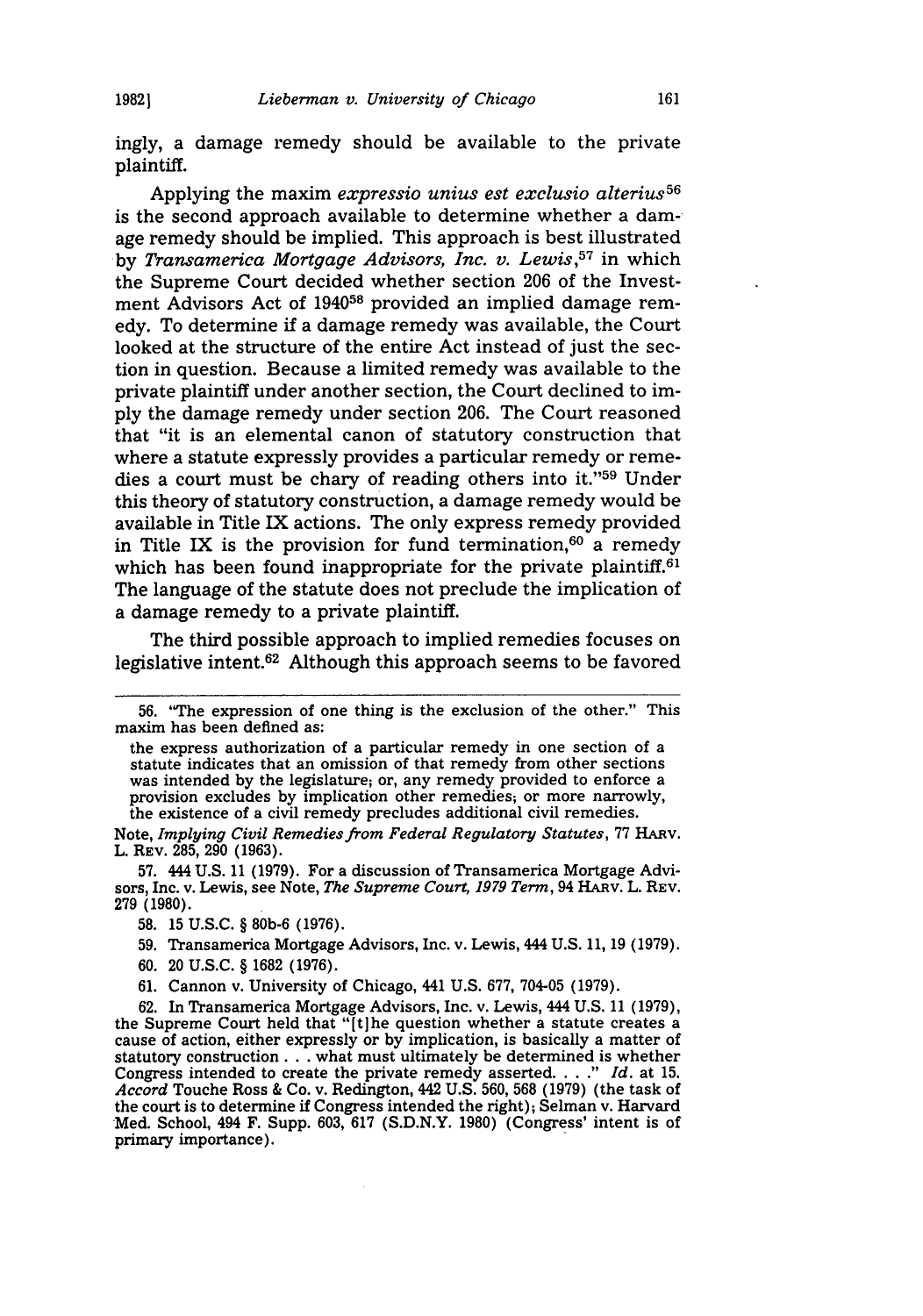by the Supreme Court, $63$  it is perhaps the most difficult to apply.64 This approach refers to the statute's legislative history to determine if a particular remedy is contemplated. Of course, this approach presents the same problem encountered when determining whether an implied cause of action exists. The legislative history may be ambiguous or silent. Because this approach is a return to the second prong of the *Cort v. Ash* intent test,65 the same rule of construction should apply: "It is not necessary to show an intention to *create* a private cause of action, although an explicit purpose to *deny* such cause of action would be controlling."<sup>66</sup> Also, the implication of the remedy should be consistent with the purposes of the statute.<sup>67</sup>

Under this approach, it is difficult to predict whether a damage remedy would have been available in *Lieberman.68* The legislative histories of Title IX and Title VI do not give any clear indication of whether the legislators contemplated a particular

One district court made the following observation when applying the intent test to the Securities and Exchange Act of 1943, § 13(d): " $\hat{I}$ [I]mplying a private right of action on the basis of congressional silence is a hazardous enterprise, at best." Gateway Indus., Inc. v. Agency Rent-A-Car, Inc., 495 F. Supp. 92, 99 (N.D. Ill. 1980) (citing Touche Ross & Co. v. Redington, 442 U.S. 560 **(1979)).**

65. *See supra* note 5.

66. Cannon v. University of Chicago, 441 U.S. 677, 694 (1979) (citing Cort v. Ash, 422 U.S. 66, 82 (1975)).

67. *Id.* at 703. *But see* Transamerica Mortgage Advisors, Inc. v. Lewis, 444 U.S. 11, 15 (1979) (purpose is not as important a consideration as legislative intent).

68. Other courts have tried the legislative intent approach to determine whether damages are available under 29 U.S.C. § 794 (Supp. IV 1980), which is § 504 of the Rehabilitation Act of 1970. Because the language of § 504, of Title VI, and the language of Title IX are similar, the courts have had little trouble finding that an implied cause of action exists for  $\S 504$ . See, e.g., trouble finding that an implied cause of action exists for § 504. *See, e.g.,* **NAACP** v. Medical Ctr., Inc., 599 F.2d 1247 **(3d** Cir. 1977); United Handicapped Fed'n v. Andre, 558 F.2d 413 (8th Cir. 1977); Kampmeier v. Nyquist, 553 F.2d 296 **(2d** Cir. 1977); Lloyd v. Regional Transp. Auth., 548 F.2d 1277 (7th Cir. 1977). As to whether the legislative history of Title VI, Title IX and § 504 show an intent to include a damage remedy, there is little agreement. *Compare* Hutchings v. Erie City, 516 F. Supp. 1265 (W.D. Pa. 1981) (legislative history contains no damage prohibition) *with* Miener v. Missouri, 498 F. Supp. 944 (E.D. Mo. 1980) (no legislative intent to include damages). When damages have been found to be available under § 504, it has usually been on the rationale in Bell v. Hood, 327 U.S. 678 (1946), that when a statutory right is violated, the courts may fashion an appropriate remedy. *See, e.g.,* Patton v. Dumpson, 498 F. Supp. **933** (S.D.N.Y. 1980); Poole v. South Plainfield Bd. of Educ., 490 F. Supp. 948 (D.N.J. 1980).

<sup>63.</sup> *See, e.g.,* Transamerica Mortgage Advisors, Inc. v. Lewis, 444 U.S. 11 (1979); Touche Ross & Co. v. Redington, 442 U.S. 560 (1979).

<sup>64. &</sup>quot;Traditionally, courts have used various statutory construction techniques to imply private rights of action. The primary concern is legislative intent, but courts are not agreed on how legislative intent is to be determined." Shelton & Berndt, *Sex Discrimination in Vocational Education: Title IX and Other Remedies,* 62 **CAL.** L. REV. 1121, 1150 (1974).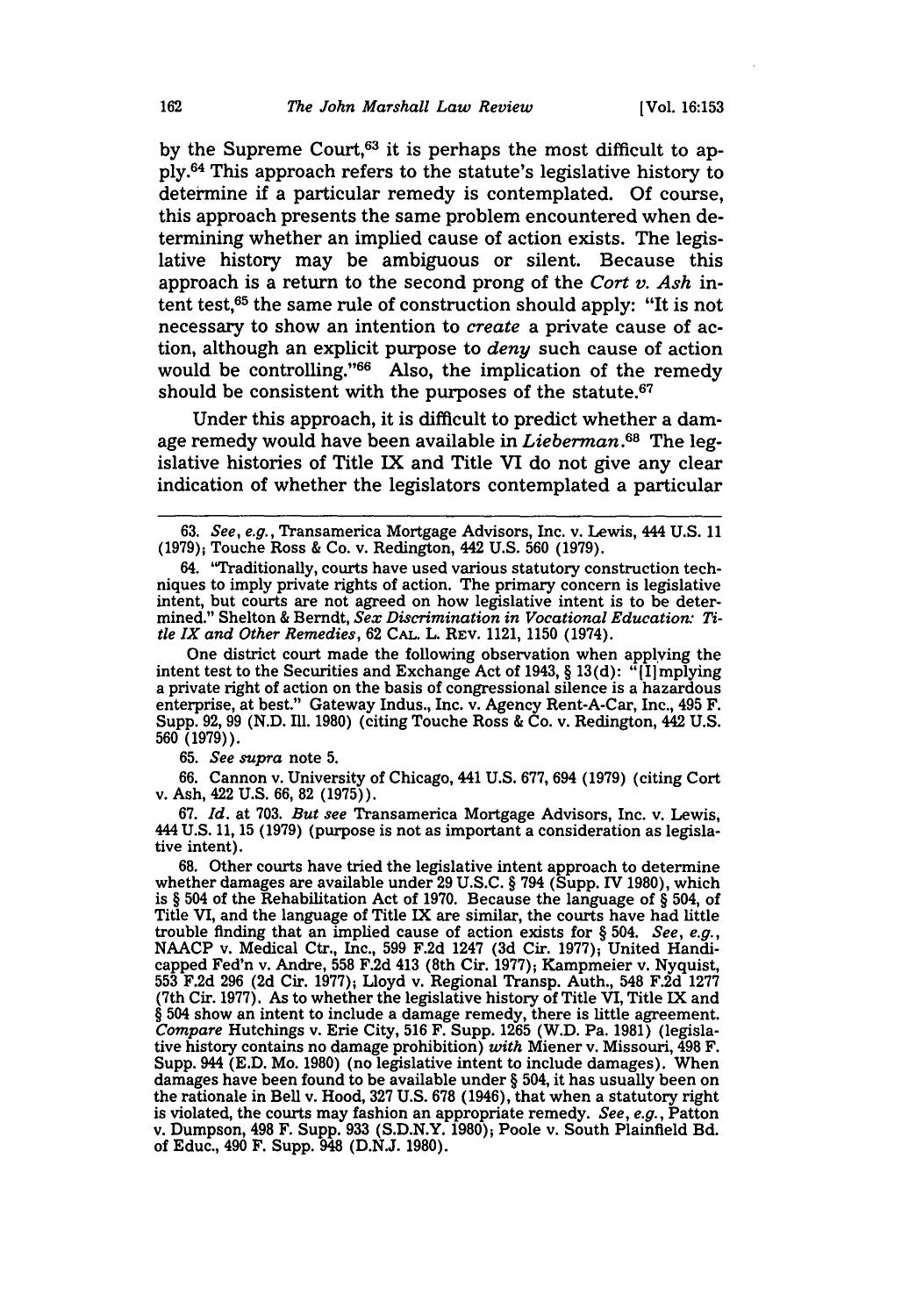remedy. $69$  The resolution of the issue may turn on a court's interpretation of the role of damages as a means of enforcing Title IX. In *Cannon,* the Supreme Court found that Title IX "explicitly confers a benefit on persons discriminated against on the basis of sex. .**.. 70** The inquiry must be whether this benefit includes a right to compensation for past discrimination, or whether it only includes forcing the offending institution into compliance by means of injunctive relief. $71$ 

Each of those three approaches, however, provides a stronger analysis of the issue than does the *Lieberman* court. Its reliance on the inapplicable precedent of *Pennhurst* and its inaccurate interpretation of *Cannon* does little to justify its conclusion that damages are unavailable as a matter of law under Title IX. Neither does its analogy between the purpose and structure of the Developmentally Disabled Assistance Act and Title IX withstand scrutiny.

The plaintiff in *Lieberman* was left without relief because of the court's facile logic, and others will suffer the same fate if other courts blindly ascribe to the *Lieberman* holding. If, however, courts choose another approach to the issue, those others need not go uncompensated. Because the majority in *Lieberman* failed to reconcile its decision with prior Supreme Court opinions, "other courts will be forced to play a shell game in determining what mode of analysis governs the issue of remedy. '72 Justice should not rest on a game of chance.

*Elyse Pearlman*

**19821**

<sup>69.</sup> Compare the remarks of Senator Pastore during the hearings on Title VI and the remarks of Senator Bayh during the hearings on Title IX with the remarks of Senator Ribicoff during the Title VI hearings. 'This bill is designed for the protection of individuals," 110 Cong. REC. 7062 (1964) (Senator Pastore); "[Title IX] is a strong and comprehensive measure which I believe is needed if we are to provide women with solid legal protection as they seek education . **. .," 118 CONG.** REC. 5806-07 (1972) (Senator Bayh);

Personally, I think it would be a rare case when funds would actually be cut off. In most cases alternate remedies, principally law suits to end discrimination, would be the most preferable and more effective remedy. If a Negro child were kept out of a school receiving Federal funds, I think it would be better to get the Negro child into school than to cut off funds ....

*<sup>110</sup>* CONG. REC. 7067 (1964) (Senator Ribicoff).

<sup>70.</sup> Cannon v. University of Chicago, 441 U.S. 677, 694 (1979).

<sup>71.</sup> The Supreme Court has found that there is more reason to infer a private remedy in favor of individuals when Congress has framed the statute with an "unmistakable focus on the benefitted class." Universities Research Ass'n v. Coutu, 450 U.S. 754, 772 (1981).

<sup>72.</sup> Lieberman v. University of Chicago, 660 F.2d 1185, 1192 (7th Cir. 1981) (Swygert, J., dissenting).